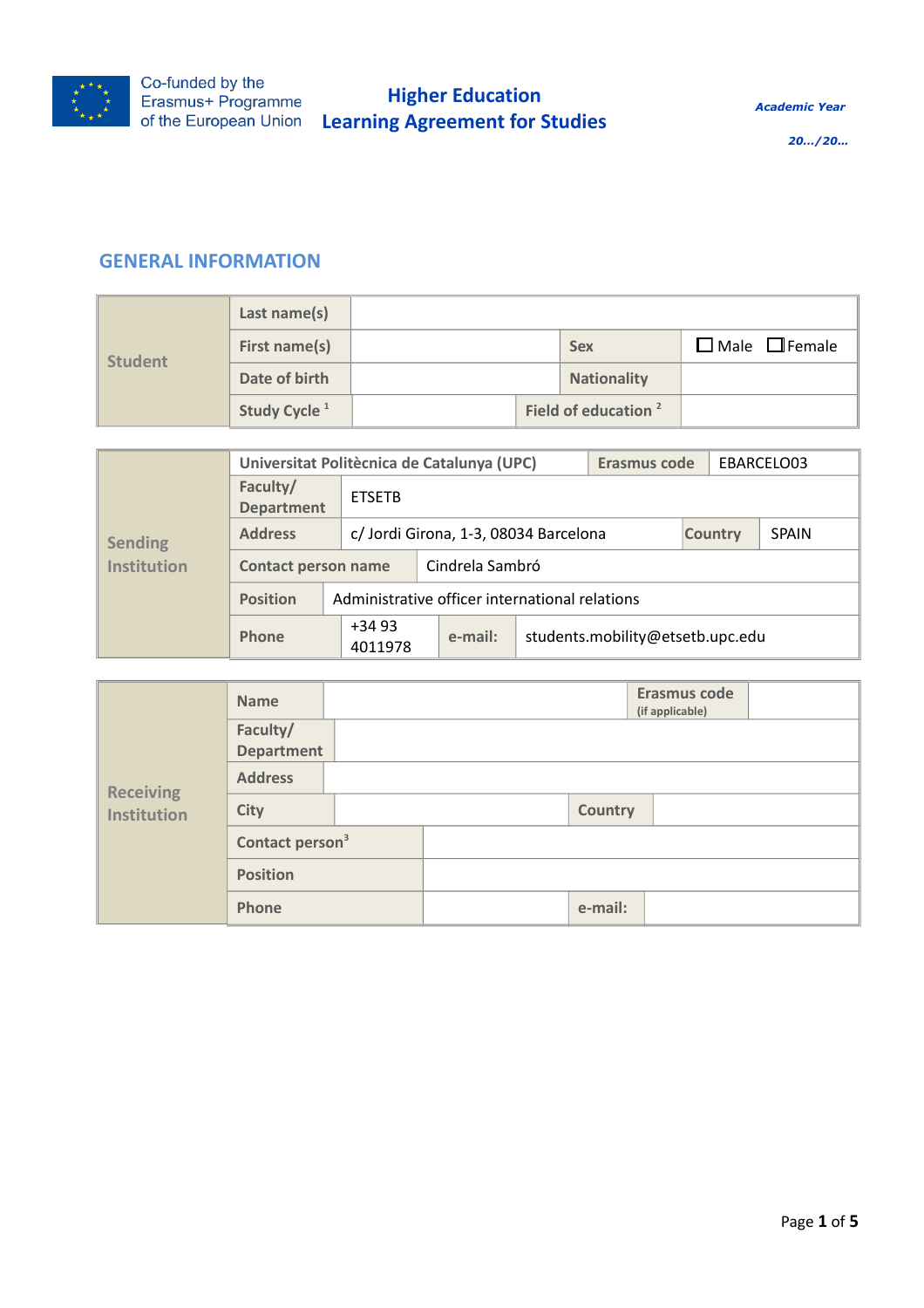

*Academic Year* 

*20…/20…*

## **BEFORE THE MOBILIY**

## **Table A – Study programme at the Receiving Institution**

| <b>Planned period of the mobility</b>   |                                                                                                                                           | From:        |                                                     | to:                                                                                                                                |  |
|-----------------------------------------|-------------------------------------------------------------------------------------------------------------------------------------------|--------------|-----------------------------------------------------|------------------------------------------------------------------------------------------------------------------------------------|--|
|                                         |                                                                                                                                           | (month/year) |                                                     | (month/year)                                                                                                                       |  |
| Component <sup>4</sup> code<br>(if any) | <b>Component title at the Receiving</b><br><b>Institution</b><br>(as indicated in the course catalogue <sup>5</sup> )                     |              | <b>Semester</b><br>[e.g.<br>autumn/spring;<br>term] | Number of ECTS <sup>6</sup> credits (or<br>equivalent) to be awarded by the<br>Receiving Institution upon successful<br>completion |  |
|                                         |                                                                                                                                           |              |                                                     |                                                                                                                                    |  |
|                                         |                                                                                                                                           |              |                                                     |                                                                                                                                    |  |
|                                         |                                                                                                                                           |              |                                                     |                                                                                                                                    |  |
|                                         |                                                                                                                                           |              |                                                     |                                                                                                                                    |  |
|                                         |                                                                                                                                           |              |                                                     |                                                                                                                                    |  |
|                                         |                                                                                                                                           |              |                                                     |                                                                                                                                    |  |
|                                         |                                                                                                                                           |              |                                                     |                                                                                                                                    |  |
|                                         |                                                                                                                                           |              |                                                     |                                                                                                                                    |  |
|                                         |                                                                                                                                           |              | Total:                                              |                                                                                                                                    |  |
|                                         | Web link to the course catalogue at the Receiving Institution<br>describing the learning outcomes: [web link to the relevant information] |              |                                                     |                                                                                                                                    |  |

**Main language of work**: \_\_\_\_\_\_\_\_\_\_\_\_\_\_\_\_\_\_\_\_\_\_\_

The level<sup>7</sup> of language competence that the student  $\mathbf{L}$  $\mathcal{L}^{\mathcal{A}}$  $\mathbf{I}$ already has or agrees to acquire by the start of the B B C A A C Native speaker mobility period is 1 2 1 2 1 2

### **Table B – Recognition at the Sending Institution**

| <b>Component code</b><br>(if any) | <b>Component title at the Sending</b><br>Institution<br>(as indicated in the course catalogue)                                           | <b>Semester</b><br>[e.g.<br>autumn/spring;<br>term | <b>Number of ECTS credits (or</b><br>equivalent) to be recognised by the<br><b>Sending Institution</b> |
|-----------------------------------|------------------------------------------------------------------------------------------------------------------------------------------|----------------------------------------------------|--------------------------------------------------------------------------------------------------------|
|                                   |                                                                                                                                          |                                                    |                                                                                                        |
|                                   |                                                                                                                                          |                                                    |                                                                                                        |
|                                   |                                                                                                                                          |                                                    |                                                                                                        |
|                                   |                                                                                                                                          |                                                    |                                                                                                        |
|                                   |                                                                                                                                          |                                                    |                                                                                                        |
|                                   |                                                                                                                                          |                                                    |                                                                                                        |
|                                   |                                                                                                                                          |                                                    |                                                                                                        |
|                                   |                                                                                                                                          |                                                    |                                                                                                        |
|                                   |                                                                                                                                          | Total:                                             |                                                                                                        |
|                                   | Provisions applying if the student does not complete successfully some<br>educational components: [web link to the relevant information] |                                                    |                                                                                                        |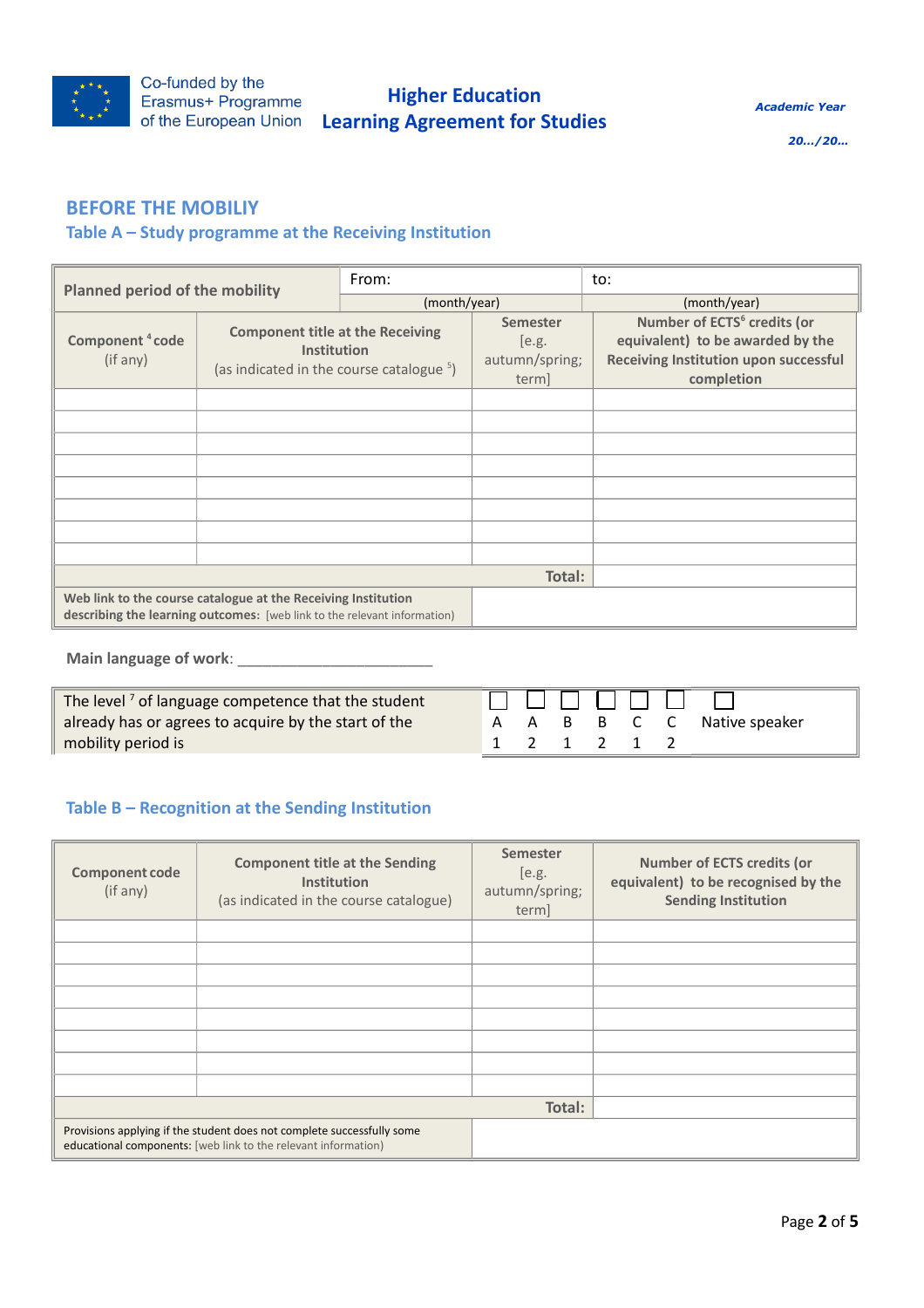

*20…/20…*

#### **Commitment**

By signing this document, the student, the Sending Institution and the Receiving Institution confirm that they approve the Learning Agreement and that they will comply with all the arrangements agreed by all parties. Sending and Receiving Institutions undertake to apply all the principles of the Erasmus Charter for Higher Education relating to mobility for studies (or the principles agreed in the Inter-Institutional Agreement for institutions located in Partner Countries). The Beneficiary Institution and the student should also commit to what is set out in the Erasmus+ grant agreement. The Receiving Institution confirms that the educational components listed in Table A are in line with its course catalogue and should be available to the student. The Sending Institution commits to recognise all the credits or equivalent units gained at the Receiving Institution for the successfully completed educational components and to count them towards the student's degree as described in Table B. Any exceptions to this rule are documented in an annex of this Learning Agreement and agreed by all parties. The student and the Receiving Institution will communicate to the Sending Institution any problems or changes regarding the study programme, responsible persons and/or study period.

|                                                                               | Name        |                                    |           |
|-------------------------------------------------------------------------------|-------------|------------------------------------|-----------|
|                                                                               | e-mail      |                                    |           |
| <b>Student</b>                                                                | Position    | Student                            |           |
|                                                                               | Date        |                                    | signature |
|                                                                               | <b>Name</b> | José Antonio Lázaro                |           |
| <b>Responsible person<sup>8</sup></b><br>at the Sending<br><b>Institution</b> | e-mail      | students.mobility@etsetb.upc.edu   |           |
|                                                                               | Position    | Vice Dean of International Affairs |           |
|                                                                               | Date        |                                    | signature |
|                                                                               | Name        |                                    |           |
| Responsible person <sup>9</sup><br>at the Receiving<br><b>Institution</b>     | e-mail      |                                    |           |
|                                                                               | Position    |                                    |           |
|                                                                               | Date        |                                    | signature |

## **AFTER THE MOBILIY**

#### **Table C – Transcript of Records at the Receiving Institution**

| Start and end dates of the study period: |                                                                                                  | From:                                                                   |                                                     | to:              |                                                               |
|------------------------------------------|--------------------------------------------------------------------------------------------------|-------------------------------------------------------------------------|-----------------------------------------------------|------------------|---------------------------------------------------------------|
|                                          |                                                                                                  | (day/month/year)                                                        |                                                     | (day/month/year) |                                                               |
| <b>Component code</b><br>(if any)        | <b>Component title at the Receiving</b><br>Institution<br>(as indicated in the course catalogue) | Was the component<br>successfully completed<br>by the student? [Yes/No] | <b>Number of ECTS</b><br>credits<br>(or equivalent) |                  | <b>Grades received at the</b><br><b>Receiving Institution</b> |
|                                          |                                                                                                  |                                                                         |                                                     |                  |                                                               |
|                                          |                                                                                                  |                                                                         |                                                     |                  |                                                               |
|                                          |                                                                                                  |                                                                         |                                                     |                  |                                                               |
|                                          |                                                                                                  |                                                                         |                                                     |                  |                                                               |
|                                          |                                                                                                  |                                                                         |                                                     |                  |                                                               |
|                                          |                                                                                                  |                                                                         |                                                     |                  |                                                               |
|                                          | Total:                                                                                           |                                                                         |                                                     |                  |                                                               |

**Table D – Transcript of Records and Recognition at the Sending Institution**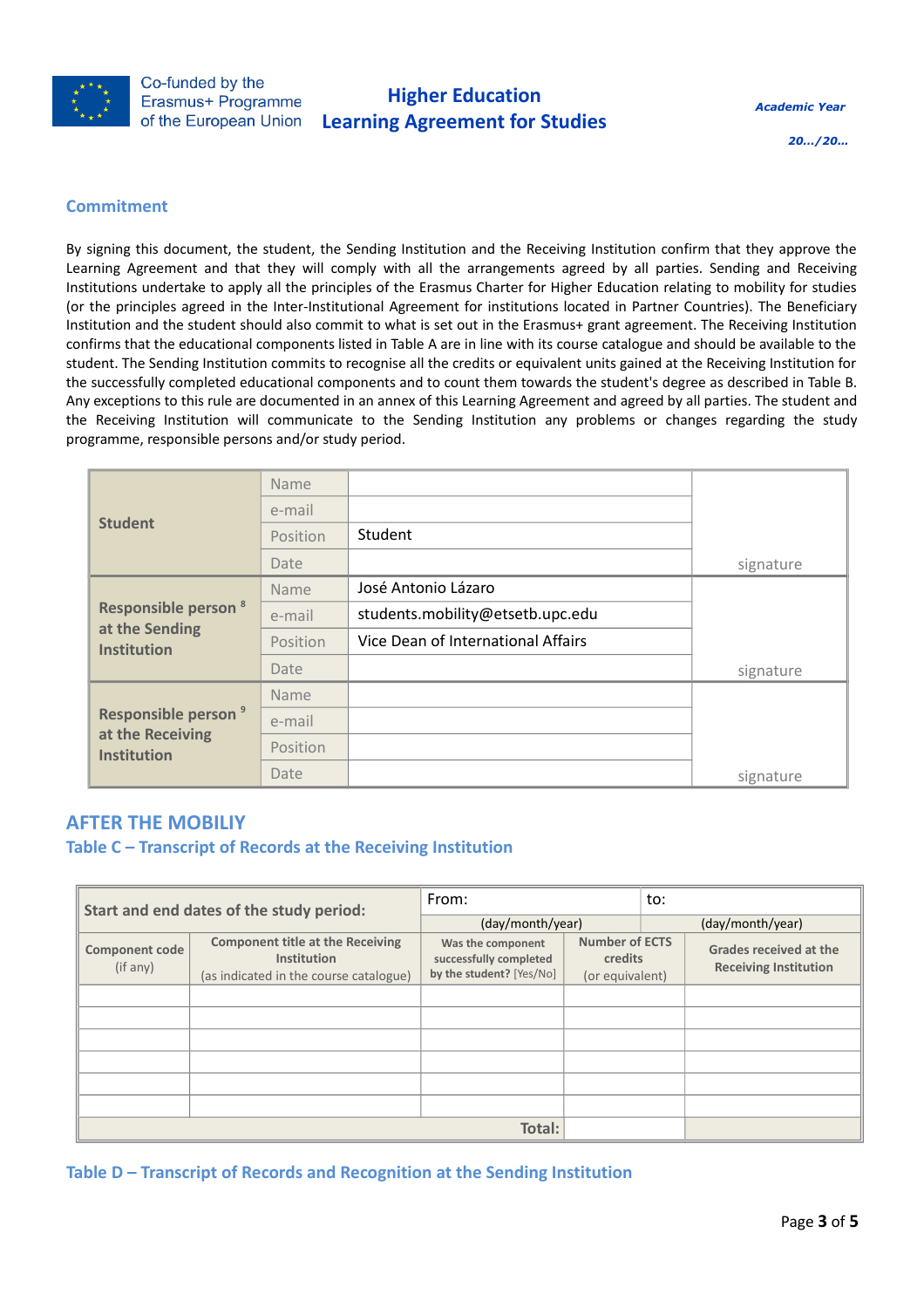

# **Higher Education Learning Agreement for Studies**

*Academic Year* 

*20…/20…*

| Start and end dates of the study period: |                                                                                                              | From:                                            | to:                                                  |
|------------------------------------------|--------------------------------------------------------------------------------------------------------------|--------------------------------------------------|------------------------------------------------------|
|                                          |                                                                                                              | (day/month/year)                                 | (day/month/year)                                     |
| <b>Component code</b><br>(if any)        | Title of recognised component at the<br><b>Sending Institution</b><br>(as indicated in the course catalogue) | <b>Number of ECTS credits</b><br>(or equivalent) | <b>Grades received at the Sending</b><br>Institution |
|                                          |                                                                                                              |                                                  |                                                      |
|                                          |                                                                                                              |                                                  |                                                      |
|                                          |                                                                                                              |                                                  |                                                      |
|                                          |                                                                                                              |                                                  |                                                      |
|                                          |                                                                                                              |                                                  |                                                      |
|                                          |                                                                                                              |                                                  |                                                      |
|                                          | Total:                                                                                                       |                                                  |                                                      |